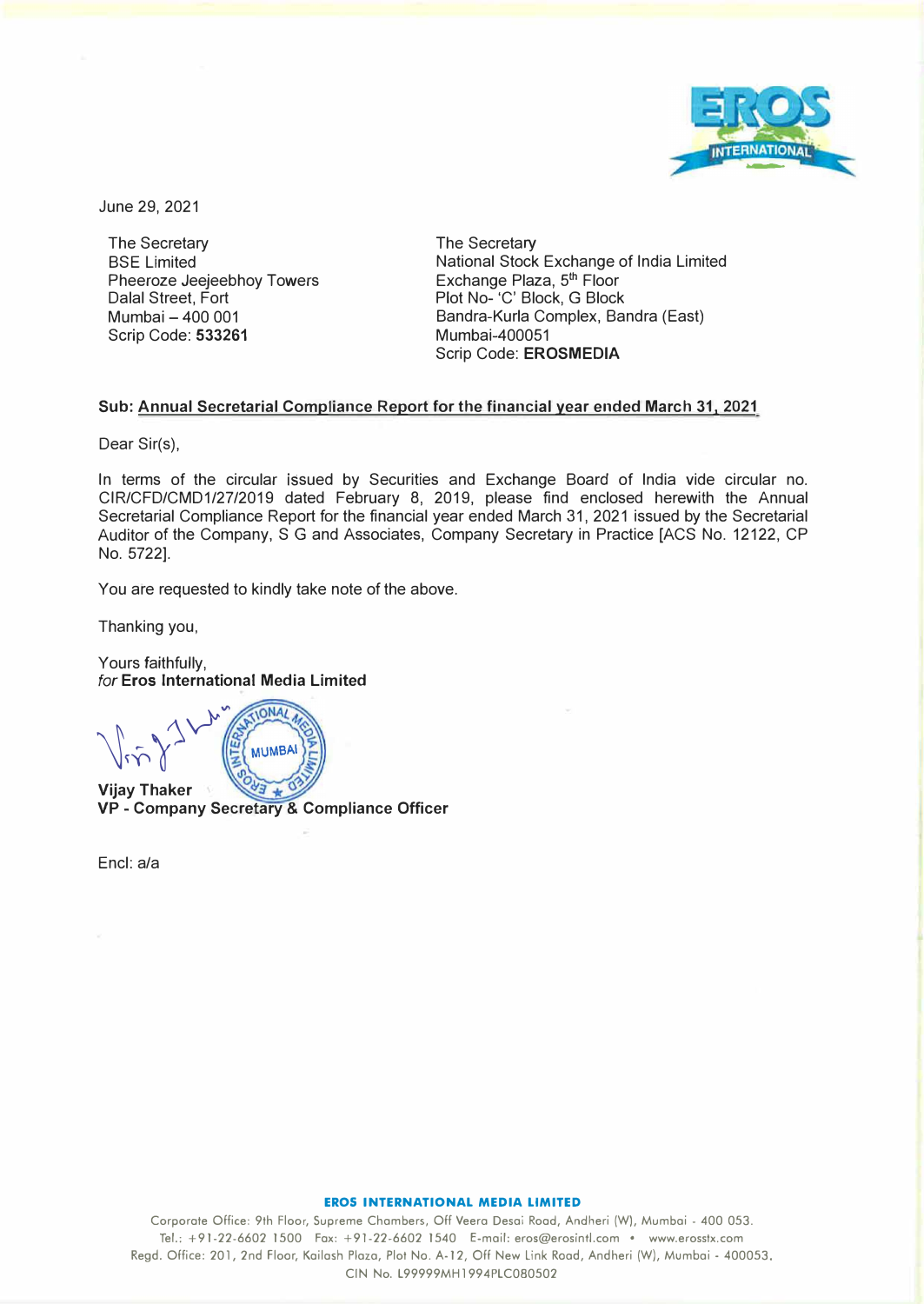

9820057999 / 9819757999 E-mail: suhas62@yahoo.com E-mail: sg.sgfirm@gmail.com

Room No.1, 1st Floor, New Vora House, Gram Panchayat Road, Above Kajal Jewellers, Goregaon (West), Mumbai - 62.

## SECRETARIAL COMPLIANCE REPORT OF EROS INTERNATIONAL MEDIA LIMITED FOR THE YEAR ENDED 31.03.2021

[Pursuant to SEBI Circular CIR/CFD/CMD1/27/2019 dated February, 08, 2019]

I, Mr. Suhas Sadanand Ganpule, Proprietor of S G and Associates, Company Secretary in Practice have examined:

- (a) All the documents and records made available to us and explanation provided by  $Eros$ International Media Limited ("the listed entity"),
- (b) The filings/ submissions made by the listed entity to the stock exchanges,
- (c) Website of the listed entity,
- (d) any other document/ filing, as may be relevant, which has been relied upon to make this certification.

or the year ended 31.03.2021 ("Review Period") in respect of compliance with the provisions of:

(a) The Securities and Exchange Board of India Act, 1992 ("SEBI Act") and the Regulations, circulars, guidelines issued thereunder; and

(b) The Securities Contracts (Regulation) Act, 1956 ("SCRA"), rules made thereunder and the Regulations, circulars, guidelines issued thereunder by the Securities and Exchange Board of India ("SEBI");

The specific Regulations, whose provisions and the circulars/ guidelines issued thereunder, have been examined, include:-

- (a) Securities and Exchange Board of India (Listing Obligations and Disclosure Requirements) Regulations, 2015;
- (b) Securities and Exchange Board of India (Issue of Capital and Disclosure Requirements) Regulations, 2018: which is not applicable to the Company during the Audit period;
- (c) Securities and Exchange Board of India (Substantial Acquisition of Shares and Takeovers) Regulations, 2011;
- (d) Securities and Exchange Board of India (Buyback of Securities) Regulations, 2018: which is not applicable to the Company during the Audit period;
- (e) Securities and Exchange Board of India (Share Based Employee Benefits) Regulations, 2014;
- (f) Securities and Exchange Board of India (Issue and Listing of Debt Securities) Regulation, 2008: which is not applicable to Company during the Audit period;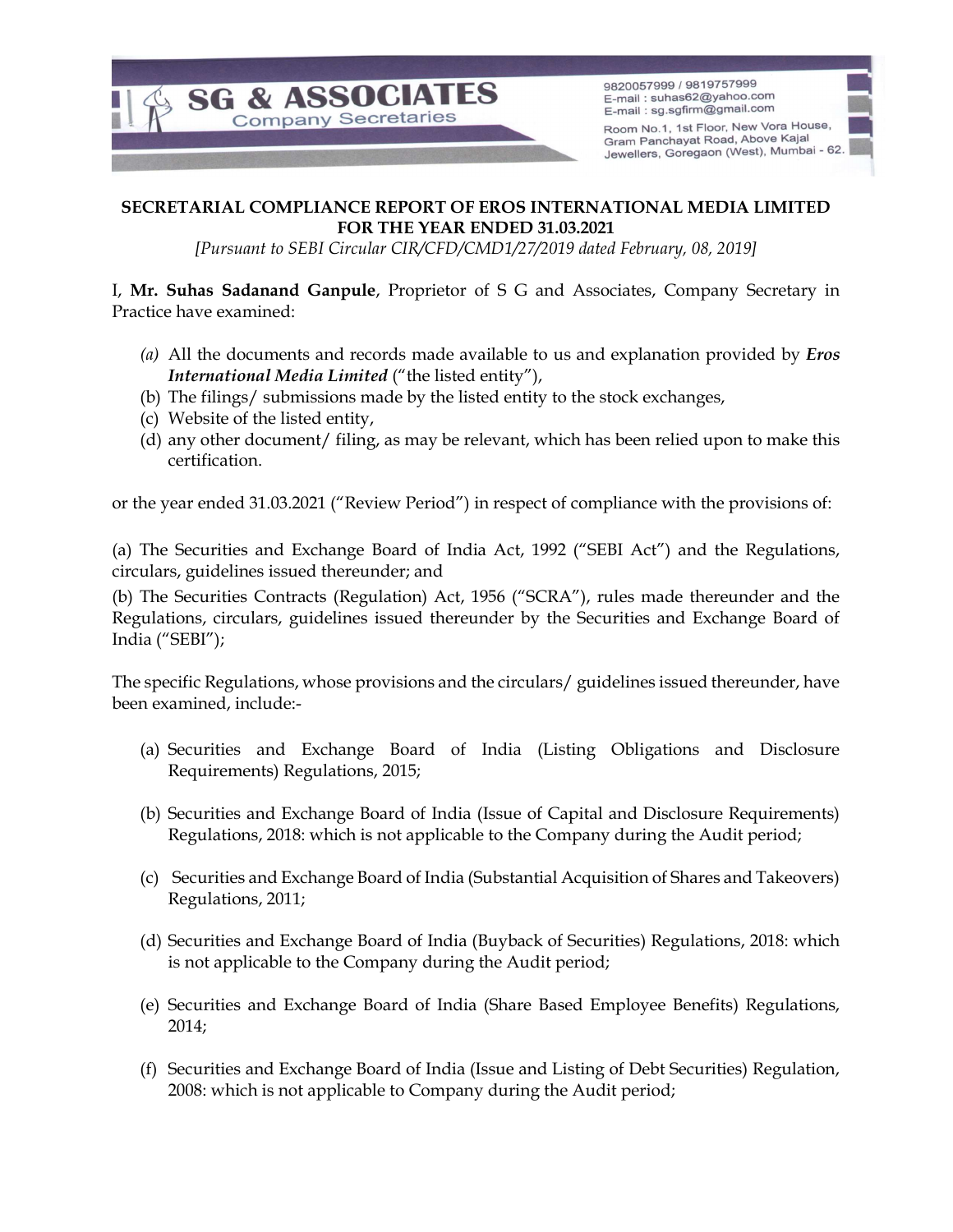

9820057999 / 9819757999 E-mail: suhas62@yahoo.com E-mail: sg.sgfirm@gmail.com

Room No.1, 1st Floor, New Vora House, Gram Panchayat Road, Above Kajal Jewellers, Goregaon (West), Mumbai - 62.

- (g) Securities and Exchange Board of India (Issue and Listing of Non-Convertible and Redeemable Preference Shares) Regulations, 2015: which is not applicable to Company during the Audit period;
- (h) Securities and Exchange Board of India (Prohibition of Insider Trading) Regulations, 2015;
- (i) The Securities and Exchange Board of India (Employee Stock Option Scheme and Employee Stock Purchase Scheme) Guidelines, 1999;
- (j) The Securities and Exchange Board of India (Registrars to an Issue and Share Transfer Agents) Regulations, 1993

and circulars/ guidelines issued thereunder;

Based on the above examination, I hereby report that, during the Review Period:

(a) The listed entity has complied with the provisions of the above Regulations and circulars/ guidelines issued thereunder, except in respect of matters specified below:-

| Sr.                        | Compliance              | <b>Deviations</b> | Observations/ Remarks of |  |  |  |  |
|----------------------------|-------------------------|-------------------|--------------------------|--|--|--|--|
| <b>No</b>                  | Requirement             |                   | the Practicing Company   |  |  |  |  |
|                            | (Regulations/circulars/ |                   | Secretary                |  |  |  |  |
|                            | guidelines including    |                   |                          |  |  |  |  |
|                            | specific clause)        |                   |                          |  |  |  |  |
| No Reportable Observations |                         |                   |                          |  |  |  |  |

(b) The listed entity has maintained proper records under the provisions of the above Regulations and circulars/ guidelines issued thereunder in so far as it appears from my examination of those records.

(c) The following are the details of actions taken against the listed entity/ its promoters/ directors/ material subsidiaries either by SEBI or by Stock Exchanges (including under the Standard Operating Procedures issued by SEBI through various circulars) under the aforesaid Acts/ Regulations and circulars/ guidelines issued thereunder:

| Sr.<br>No.                 | Action taken by | violation | debarment, etc. |  | Details of Details of action Observations/ remarks of<br>taken E.g. fines, the Practicing Company<br>warning letter, $\vert$ Secretary, if any. |  |  |  |
|----------------------------|-----------------|-----------|-----------------|--|-------------------------------------------------------------------------------------------------------------------------------------------------|--|--|--|
| No Reportable Observations |                 |           |                 |  |                                                                                                                                                 |  |  |  |